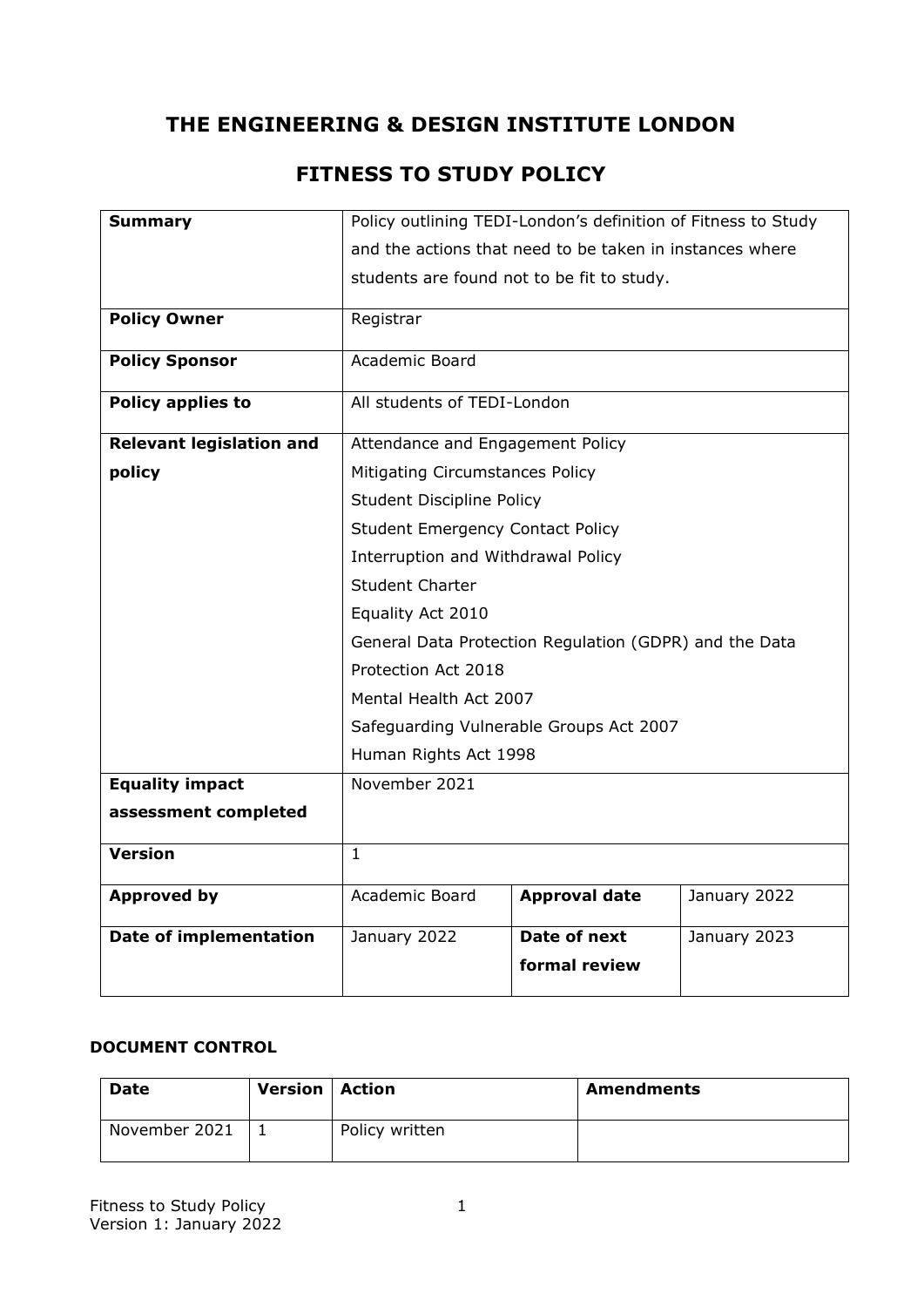# **Contents**

| 1.  |                                                                   |
|-----|-------------------------------------------------------------------|
| 2.  |                                                                   |
| 3.  |                                                                   |
| 4.  |                                                                   |
| 5.  |                                                                   |
| 6.  |                                                                   |
| 7.  |                                                                   |
| 8.  |                                                                   |
| 9.  |                                                                   |
|     |                                                                   |
| 10. |                                                                   |
|     |                                                                   |
| 11. |                                                                   |
| 12. | STAGE 1: INFORMAL FITNESS TO STUDY EXPLORATORY MEETING 9          |
| 13. |                                                                   |
| 14. |                                                                   |
| 15. |                                                                   |
| 16. | NON-ENGAGEMENT WITH THE FITNESS TO STUDY POLICY AND PROCEDURE  14 |
| 17. | SUPPORT WHILST ON INTERRUPTION AND RETURN TO STUDY 14             |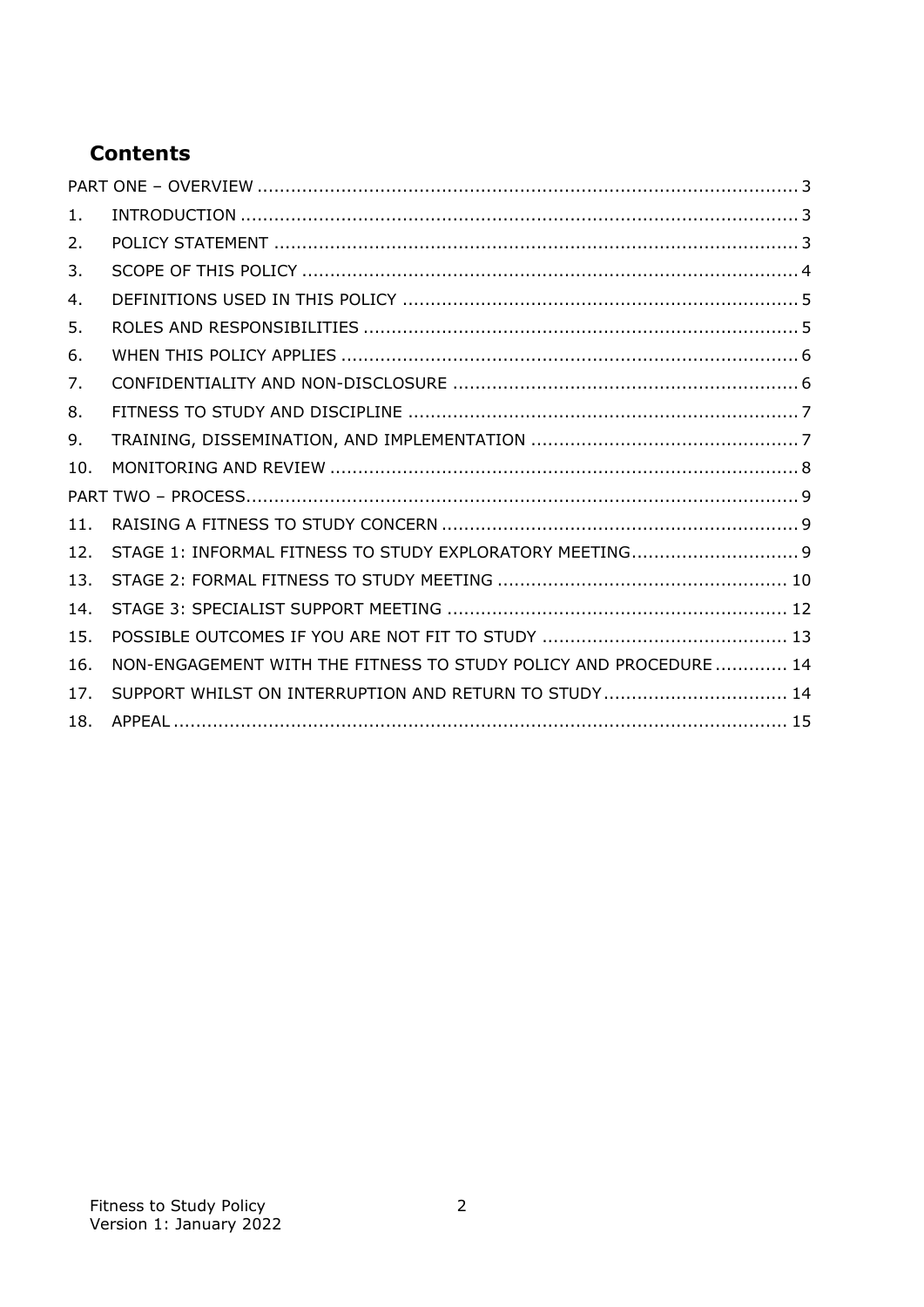### <span id="page-2-0"></span>**PART ONE – OVERVIEW**

#### <span id="page-2-1"></span>**1. INTRODUCTION**

- 1.1. This Policy outlines how we deal with concerns about students' fitness to study. This can be in instances where students fail to engage with their studies, progress academically, and/or where we have concerns about students' wellbeing which impact on their ability to thrive at The Engineering & Design Institute London (TEDI-London).
- 1.2. We have a range of support mechanisms in place to assist you during your time at TEDI-London, these include:
	- Student Support Plans
	- [Mitigating Circumstances Policy](https://www.kcl.ac.uk/aboutkings/quality/academic/assessment/mitigating-circumstances/index)
	- Support via the Student Hub and King's College London Students' Union
	- Personal Tutors
	- Interruption and Withdrawal Policy
- 1.3. This policy and process provides a mechanism, when our standard support mechanisms have proved insufficient, to enable TEDI-London staff to work with you to assess your fitness to study, and use the outcome of the assessment to agree whether you are fit to study and on the relevant action to take based on this assessment.
- 1.4. This Policy provides support and direction to both students and TEDI-London staff where there are emerging or continued concerns about a student's health, wellbeing and/or behaviour, including the impact this has on their ability to study. Concerns may include significant deterioration in engagement, health, appearance, attitude, and particularly when there is an impact on attendance, ability to meet deadlines, succeed academically or participate in student life.

#### <span id="page-2-2"></span>**2. POLICY STATEMENT**

2.1. TEDI-London recognises the importance of students' health and wellbeing in relation to their academic performance, progression, and wider student experience.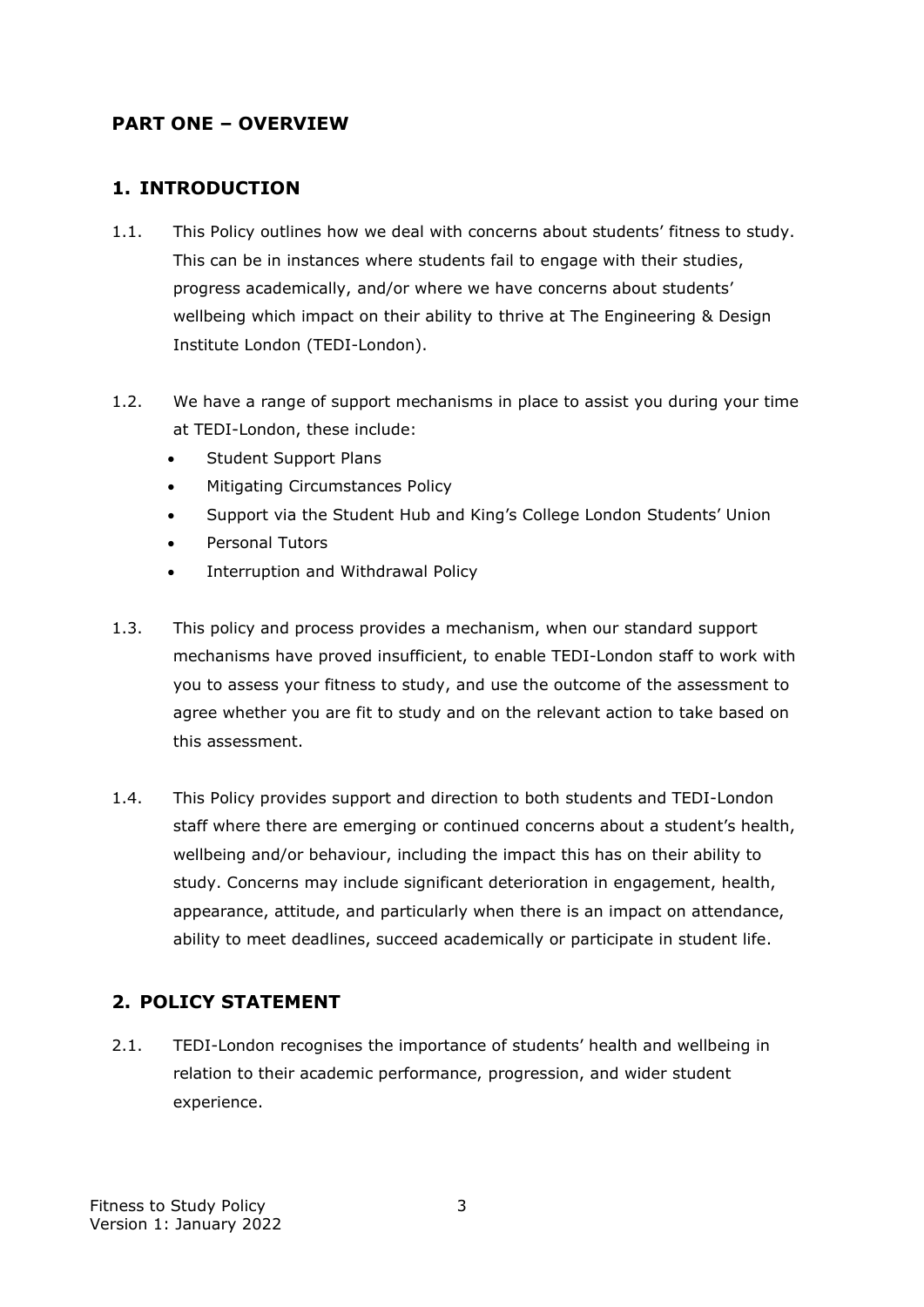- 2.2. This Policy aims to enable all TEDI-London students to succeed and progress in a supportive environment, whilst ensuring the safety and wellbeing of students and of other members of the TEDI-London community.
- 2.3. This Policy and its related process are intended to be supportive, and to be used as a last resort where other interventions have been unsuccessful. TEDI-London has the right to refer cases dealt with under this Policy to the Student Discipline Policy, and vice versa, as outlined in [section 8.](#page-6-0)

## <span id="page-3-0"></span>**3. SCOPE OF THIS POLICY**

- 3.1. Within this Policy 'you' or 'your' means the student and 'we' or 'our' means TEDI-London.
- 3.2. We are committed to our duty of care and our obligations under the following government legislation:
	- Equality Act 2010
	- General Data Protection Regulation (GDPR) and the Data Protection Act 2018
	- Mental Health Act 2007
	- Safeguarding Vulnerable Groups Act 2007
	- Human Rights Act 1998
	- Safeguarding Vulnerable Groups Act 2007
- 3.3. This Policy covers situations where we believe that your physical or mental health are impacting on your ability to study or engage with your studies. The Policy also covers instances where we have concerns about the appropriateness of your behaviour in relation to the TEDI-London community.
- 3.4. This Policy covers instances where you may be unaware that you are not well enough to study.
- 3.5. The Fitness to Study Policy does not apply to:
	- 3.5.1. any dangerous or acute situation where we believe that your behaviour presents an immediate risk to yourself or others. In such circumstances, we will contact the emergency services.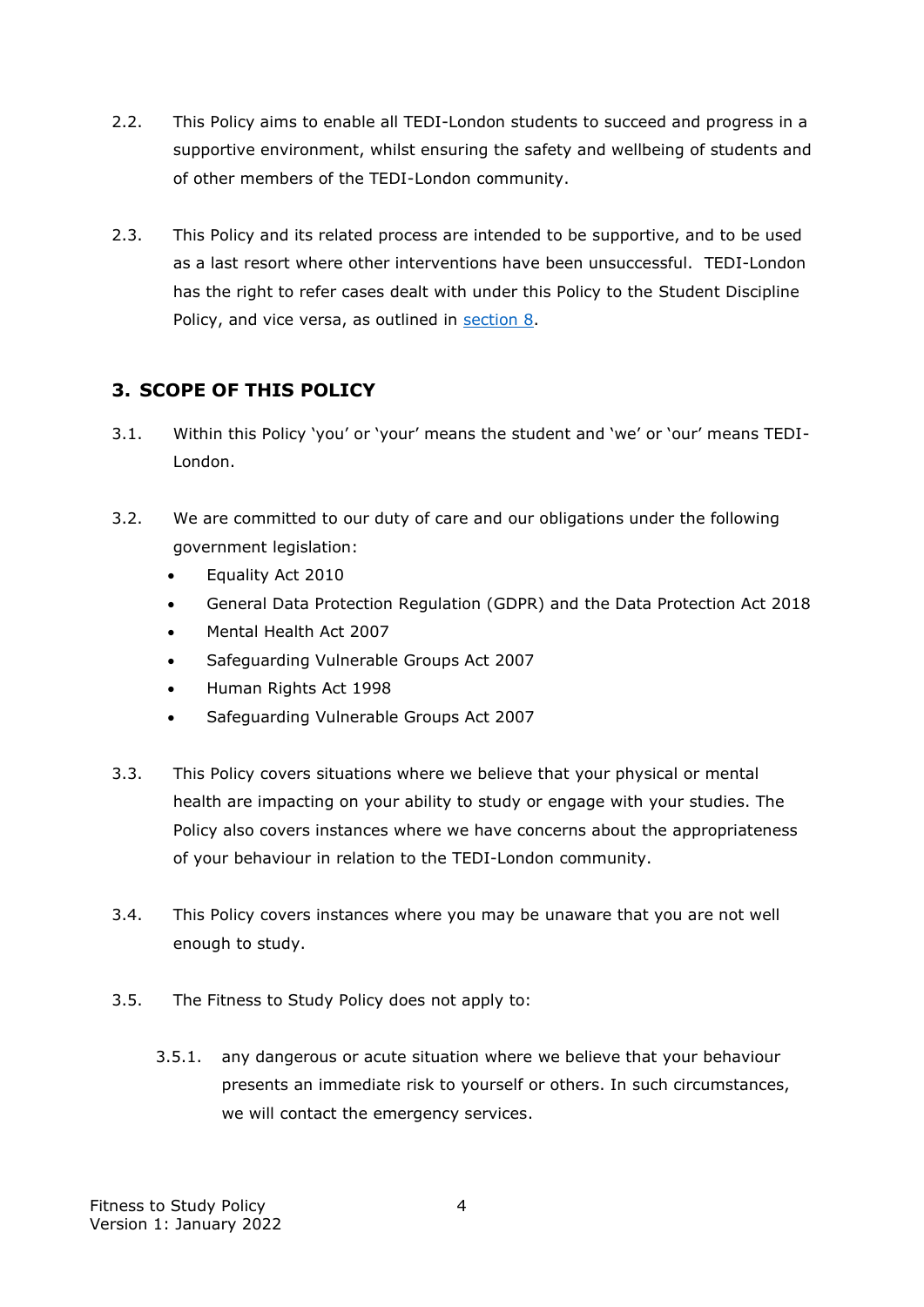- 3.5.2. behaviour which does not meet our expected standards as set out in our Student Charter and may be unrelated to a diagnosed or undiagnosed medical or mental health condition, or disability.
- 3.5.3. failure of academic progress where lack of engagement is not because of welfare concerns.

### <span id="page-4-0"></span>**4. DEFINITIONS USED IN THIS POLICY**

- 4.1. **Fitness to Study** means that you can engage with your studies at TEDI-London and maintain appropriate standards of behaviour as outlined within the Student Charter. You are fit to study when there are no concerns about your health and wellbeing affecting your ability to engage with your academic life. If we believe that you are not able to engage with your studies and academic life, we may invoke the Fitness to Study process.
- 4.2. An **Interruption** is a break from studies for up to one academic year. Please see the Withdrawal and Interruption Policy for further information.
- 4.3. **Withdrawal** means when you leave your programme permanently, before completing the programme. There is further information about this in the Withdrawal and Interruption Policy.
- 4.4. **Suspension** means a temporary ban from TEDI-London. This includes teaching, learning and assessment activity on your programme, the campus and any of our services. We will outline the terms of suspension and its duration.

#### <span id="page-4-1"></span>**5. ROLES AND RESPONSIBILITIES**

- 5.1. You are responsible for ensuring that you engage with your studies and let us know if there are any issues that are impacting your ability to study.
- 5.2. You are also responsible for engaging with support via the services we offer and for responding to fitness to study concerns if they are raised.
- 5.3. TEDI-London staff are responsible for providing a supportive environment to enable you to learn and develop successfully. We do this by ensuring that you have access to support and wellbeing services, which are detailed within your Student Handbook.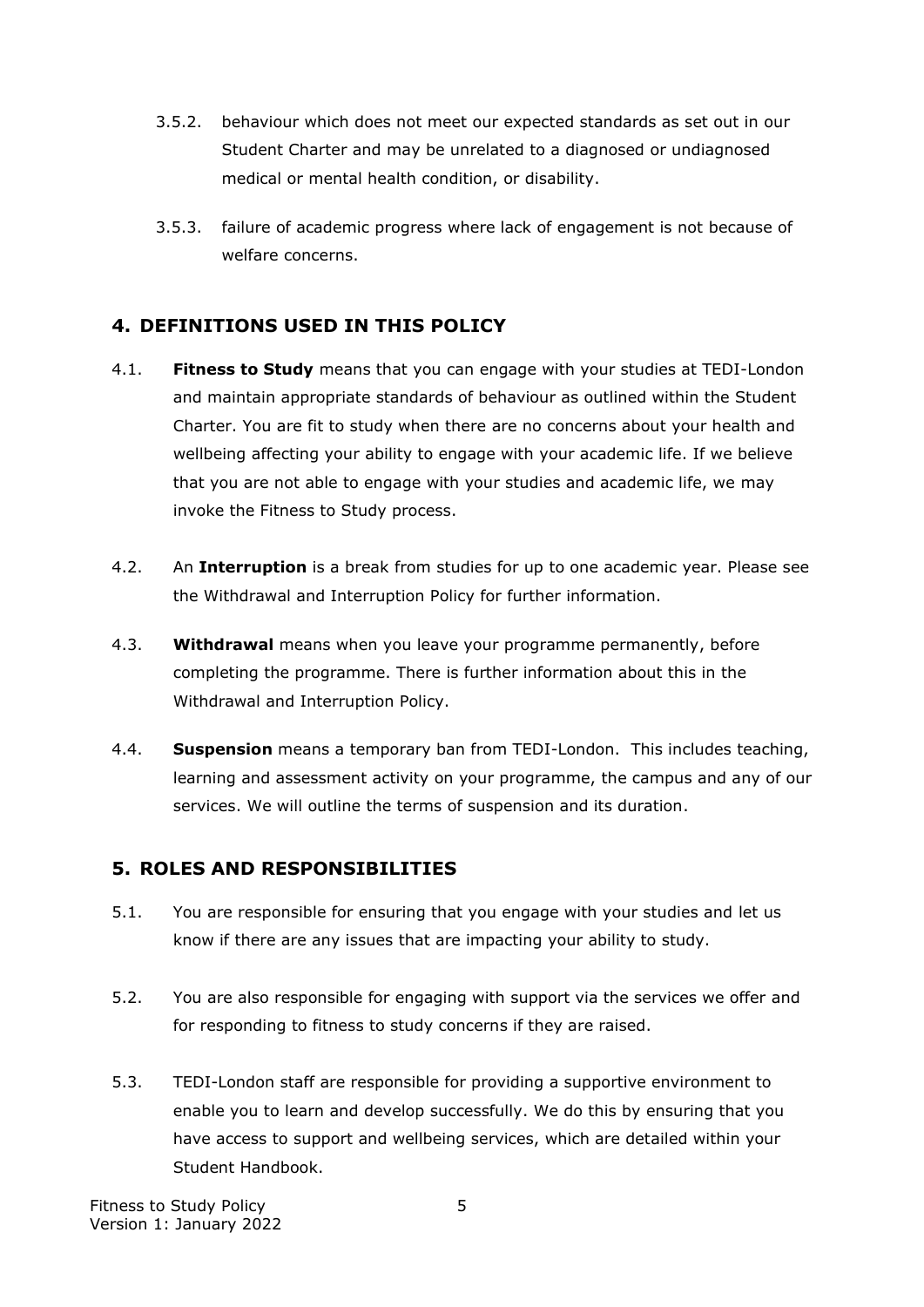- 5.4. TEDI-London staff have a duty of care to raise fitness to study concerns using the process outlined in this Policy.
- 5.5. The Student Hub or King's College London Students' Union (KCLSU) Officers can support you if you are subject to a Fitness to Study case.
- 5.6. The Fitness to Study Panel is responsible for assessing students where concerns have been raised. The Panel also makes recommendations about actions to be taken in each case.

## <span id="page-5-0"></span>**6. WHEN THIS POLICY APPLIES**

- 6.1. You may be deemed unfit to study if you are unable to meet the definition under Fitness to Study as set out in [section](#page-4-0) 4 above and/or where one or more of the following criteria apply:
	- 6.1.1. you are unable to actively engage with your studies, as outlined in the Attendance and Engagement Policy.
	- 6.1.2. your health, wellbeing or behaviour is causing concern to others, although there may be no negative impact on your academic work.
	- 6.1.3. your actions are likely to have a detrimental impact on other members of the TEDI-London community.
- 6.2. This Policy is applicable to any activity undertaken at the TEDI-London campus as well as any activity which happens outside the campus, whilst you are representing TEDI-London, this can include online activities.

## <span id="page-5-1"></span>**7. CONFIDENTIALITY AND NON-DISCLOSURE**

- 7.1. We will limit the disclosure of information about Fitness to Study procedures in line with GDPR legislation and other statutory obligations.
- 7.2. The scope of disclosure will vary in each case. Relevant parties, who are deemed necessary by us or who are directly involved in providing support to you, will be kept informed and will be notified of any outcomes of the processes.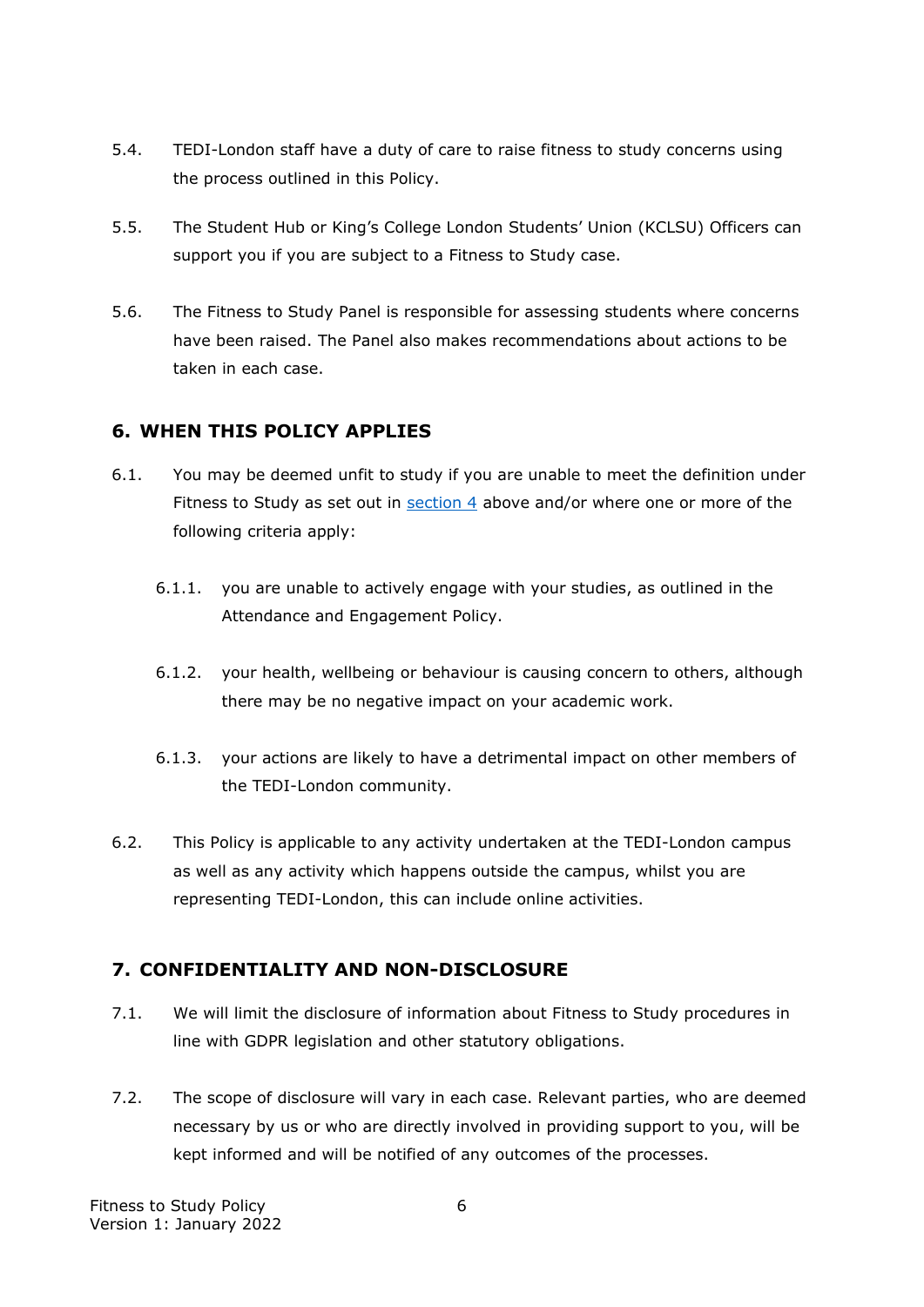### <span id="page-6-0"></span>**8. FITNESS TO STUDY AND DISCIPLINE**

- 8.1. To ensure the Fitness to Study Policy is used appropriately and where there are justifiable disciplinary concerns, these concerns should be raised with the Assistant Registrar – Education who will review the case along with other TEDI-London staff and decide whether to invoke this Policy or continue with the Student Discipline process.
- 8.2. We reserve the right to invoke our Student Discipline Policy if we believe that your health, wellbeing, or behaviour pose a risk of harm to either yourself or others, or where you do not respond to supportive intervention.
- 8.3. In instances where you explain that the behaviour causing a disciplinary concern is related to your long term medical or mental health condition or disability, we may consider whether to proceed with disciplinary processes or refer you to this Fitness to Study Policy.
- 8.4. Students considered under this Policy and Procedure may be referred for action under the Student Disciplinary Policy where:
	- 8.4.1. you represent a serious and immediate risk to yourself, to others or to TEDI-London's reputation
	- 8.4.2. your conduct continues to have an adverse effect on the learning or working environment, or on the health or wellbeing of other students or members of staff
	- 8.4.3. you fail to provide adequate documentary evidence about your health or wellbeing.

#### <span id="page-6-1"></span>**9. TRAINING, DISSEMINATION, AND IMPLEMENTATION**

- 9.1. TEDI-London staff will be made aware of this Policy and their associated responsibilities at their induction and will be updated regularly.
- 9.2. TEDI-London students will be introduced to the Policy when they join TEDI-London and reminded at intervals during their programme.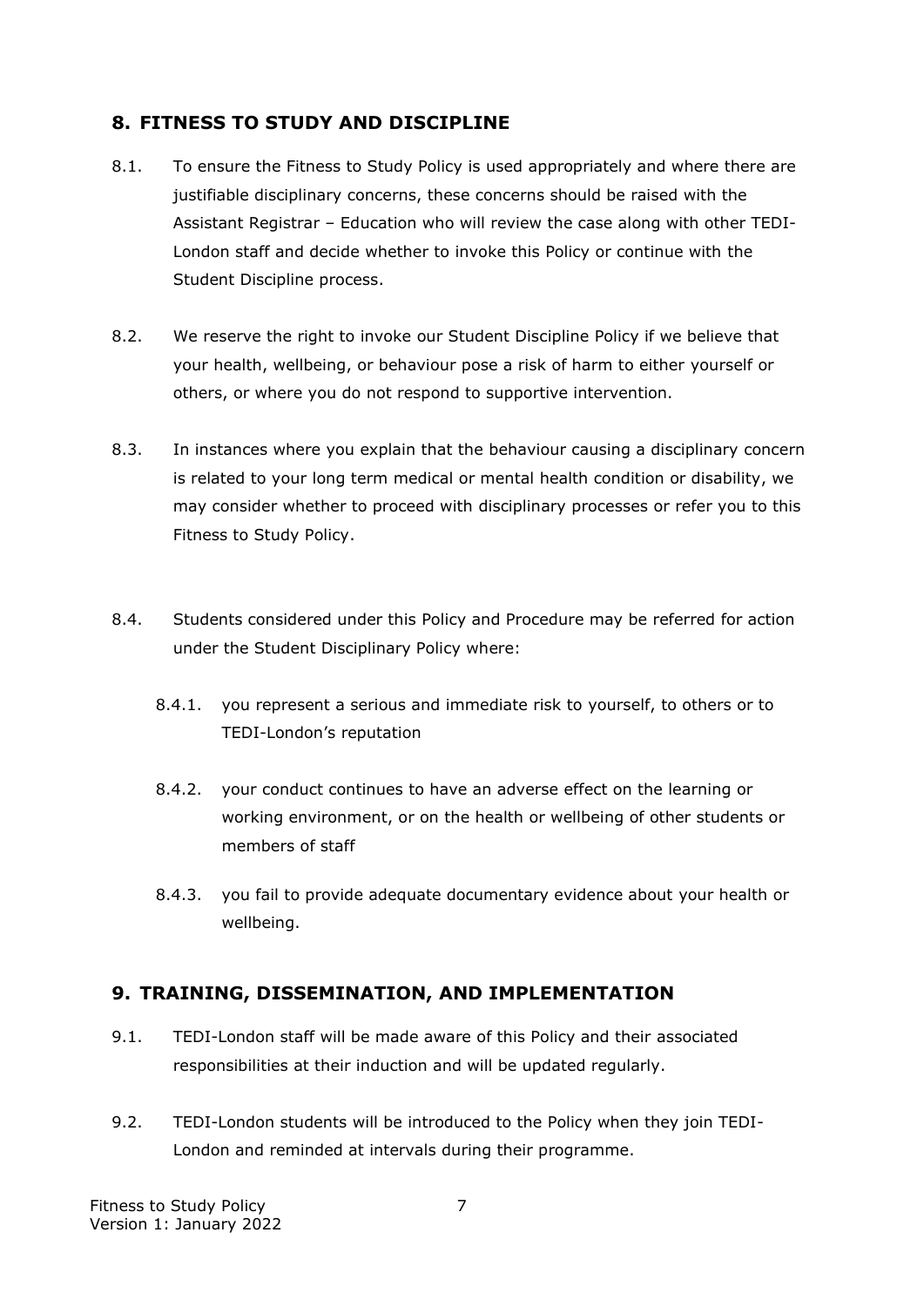9.3. The Policy will be available on the TEDI-London website and in the Student Handbook.

### <span id="page-7-0"></span>**10. MONITORING AND REVIEW**

- 10.1. The Academic Board is responsible for approving any changes to this Policy.
- 10.2. This Policy will be reviewed every three years by the Registrar. The next review will take place in 2024.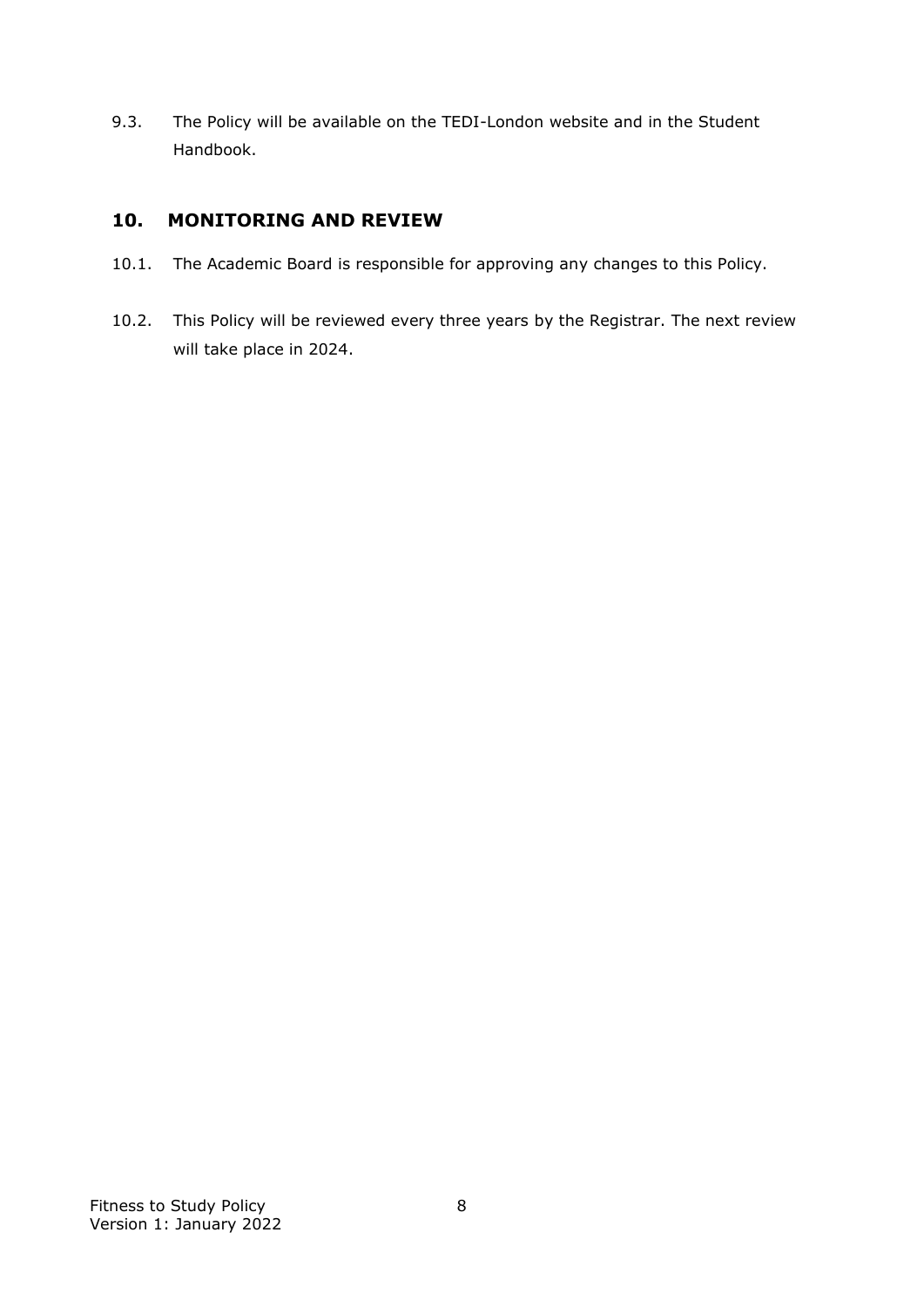### <span id="page-8-0"></span>**PART TWO – PROCESS**

#### <span id="page-8-1"></span>**11. RAISING A FITNESS TO STUDY CONCERN**

- 11.1. If a member of staff suspects a fitness to study issue, they should raise this with the Student Experience Officer by completing the Fitness to Study referral form.
- 11.2. The Student Experience Officer will refer the issue to the Assistant Registrar Student Experience. Together they will decide whether the issue can be dealt with through Stage 1: Informal Fitness to Study Exploratory Meeting or should be referred straight to Stage 2: Formal Fitness to Study Meeting, or Stage 3: Specialist Support Meeting.
- 11.3. Cases will normally be processed through Stages 1 to 3. They will usually only be moved straight to Stage 2 or 3 if there is a significant and immediate concern about your health or welfare, or that of anyone in the TEDI-London community being impacted by your actions.

# <span id="page-8-2"></span>**12. STAGE 1: INFORMAL FITNESS TO STUDY EXPLORATORY MEETING**

- 12.1. The Student Experience Officer will contact you to provide information about the fitness to study issue raised and will arrange a meeting for you with your Personal Tutor and a member of the Registry Team to take place as soon as possible and within no more than five working days.
- 12.2. The meeting is intended to be informal and supportive. It will be used to discuss the concerns raised and possible solutions, which might include further academic or pastoral support.
- 12.3. During the meeting, the following points will be considered, as appropriate:
	- Identification/explanation of the issues raised
	- Opportunity for you to give your perspective on the issue(s)
	- Information about the Fitness to Study Process, advice about possible outcomes and next steps
	- Clarification of whether the issue has happened before and, if so, what was previously helpful
	- Clarification of relevant boundaries and rules that you need to be aware of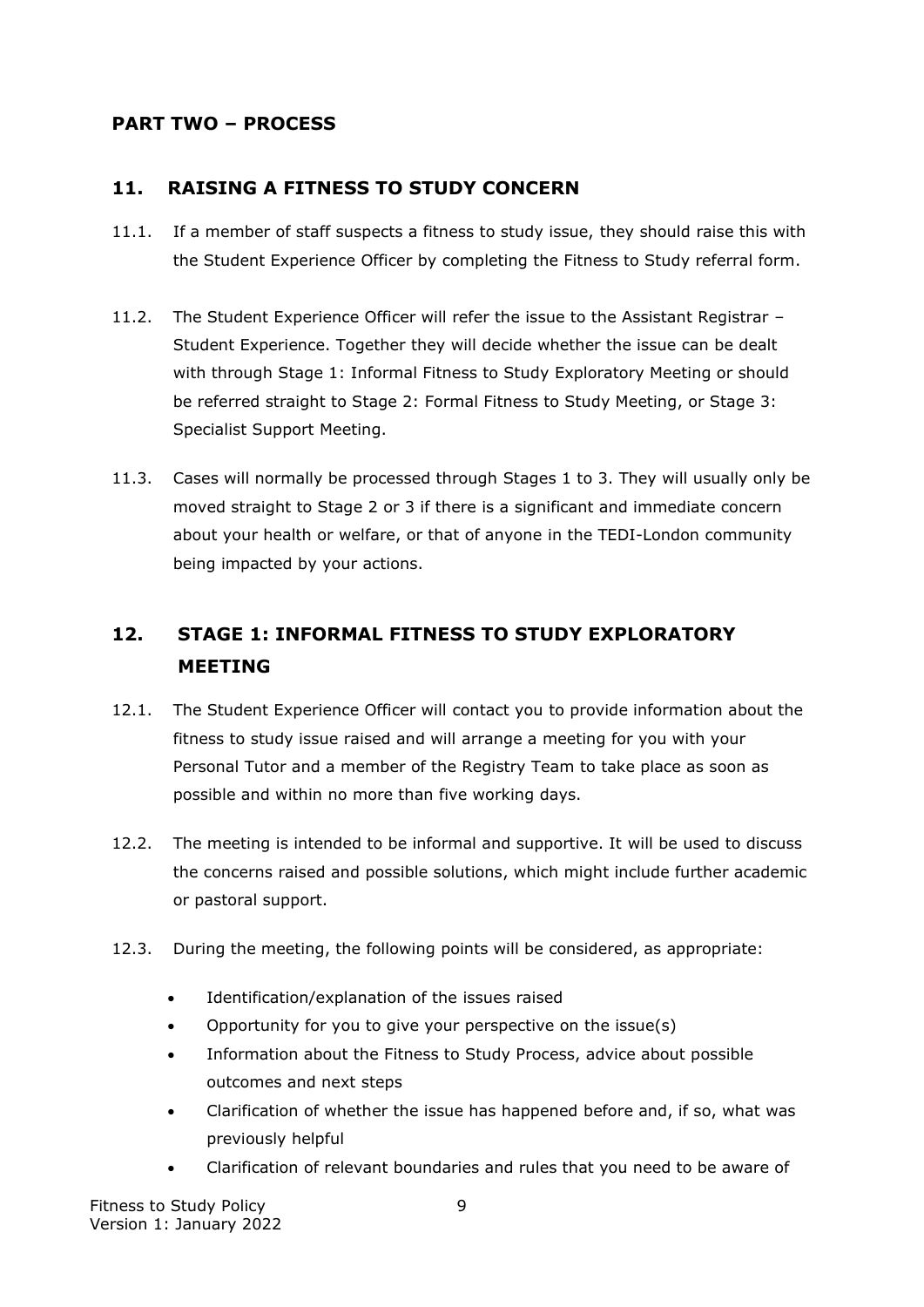- Clarification of your personal responsibility (e.g. to be 'well enough' to study and to be respectful to others)
- Consideration of what would be helpful and make a difference to you to support you and minimise concerns
- Signposting you to any relevant support services that you may benefit from
- Clarification of agreed actions and options to support you and minimise the concern (e.g. extended deadline, accessing support services, etc)
- Agreement of a date to meet again to review the situation and of who needs to attend. The length of time between the meeting and the review will be agreed by all present, considering relevant academic and personal factors
- Explanation that a continuation of the same concern or any additional concerns could result in escalation to Stage 2 of this process.
- 12.4. The discussion and actions will be recorded on the Fitness to Study Form, and you will be provided with a copy.
- 12.5. Actions will be allocated to a specific person and will have clear deadlines and review dates.
- 12.6. Possible outcomes from the Stage 1 meeting are usually one or more of the following:
	- Referral to a support service, such as a Counsellor
	- Review of your assessment arrangements
	- Extra academic support
- 12.7. We can escalate cases to Stage 2 or 3 or close the case once the actions have been completed.

## <span id="page-9-0"></span>**13. STAGE 2: FORMAL FITNESS TO STUDY MEETING**

- 13.1. A Stage 2 meeting will be arranged if:
	- You fail to attend the Stage 1 meeting and we believe your issues are ongoing.
	- Actions agreed at the Stage 1 meeting have not been met and your issues are ongoing.
	- Your issues are putting your academic progress at risk.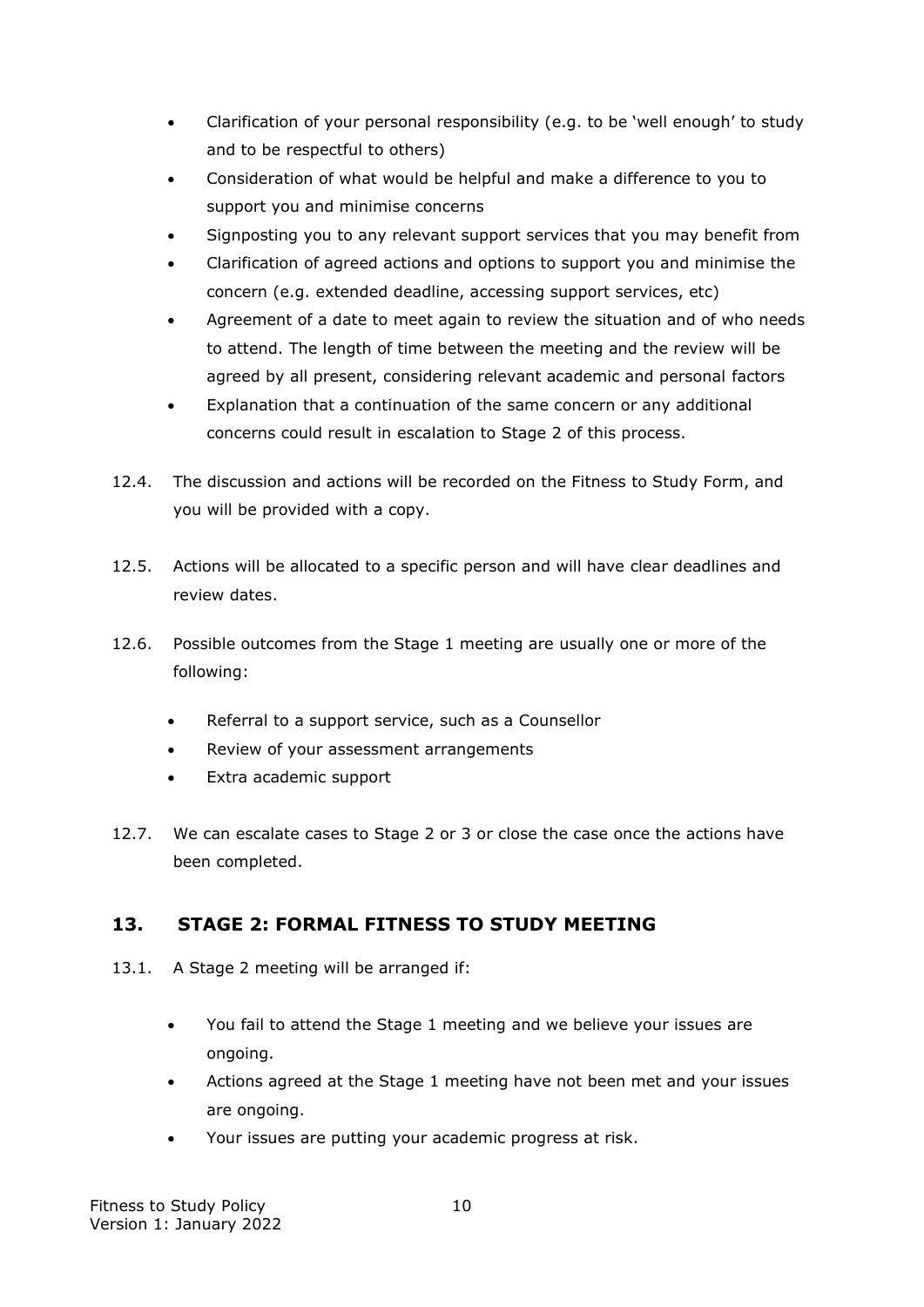- 13.2. Stage 2 is a formal structured meeting with the Academic Director or their nominee and a senior member of the Registry Team. The Student Experience Officer will book the meeting.
- 13.3. You may be accompanied to this meeting by a friend, family member or a KCLSU Officer.
- 13.4. The purpose of the Stage 2 meeting will be to review the information from Stage 1 and to discuss the ongoing issues with you before deciding on the next steps.
- 13.5. During the meeting, the following points will be considered, as appropriate:
	- Identification/explanation of the issue raised and of any past relevant information
	- Opportunity for you to give your perspective on the issue and, if appropriate a history of events, past experiences and helpful strategies or support for managing these
	- Clarification of relevant boundaries and regulations
	- Consideration of realistic academic timelines if you have outstanding assessments
	- Clarification of your responsibility (e.g. to be 'well enough' to study and to be respectful to others)
	- Consideration of what would be helpful or make the difference to you in relation to your support and to minimise the issue
	- Signposting to relevant support services
	- Clarification of agreed actions and support options to change and improve the current situation (e.g. submission of Mitigating Circumstances, interrupting your studies, accessing support)
	- Explicit clarification of the consequences of failing to complete the agreed actions, and/or a continuation of the issues
	- Agreement of any interim monitoring or measures
	- Agreement of a date to meet again to review the situation
	- Options detailed in Stage 1 may be considered as appropriate.
- 13.6. The discussion and actions will be recorded on the Fitness to Study Form, and you will be provided with a copy.
- 13.7. Actions will be allocated to a specific person and will have clear deadlines and review dates.

Fitness to Study Policy **11** Version 1: January 2022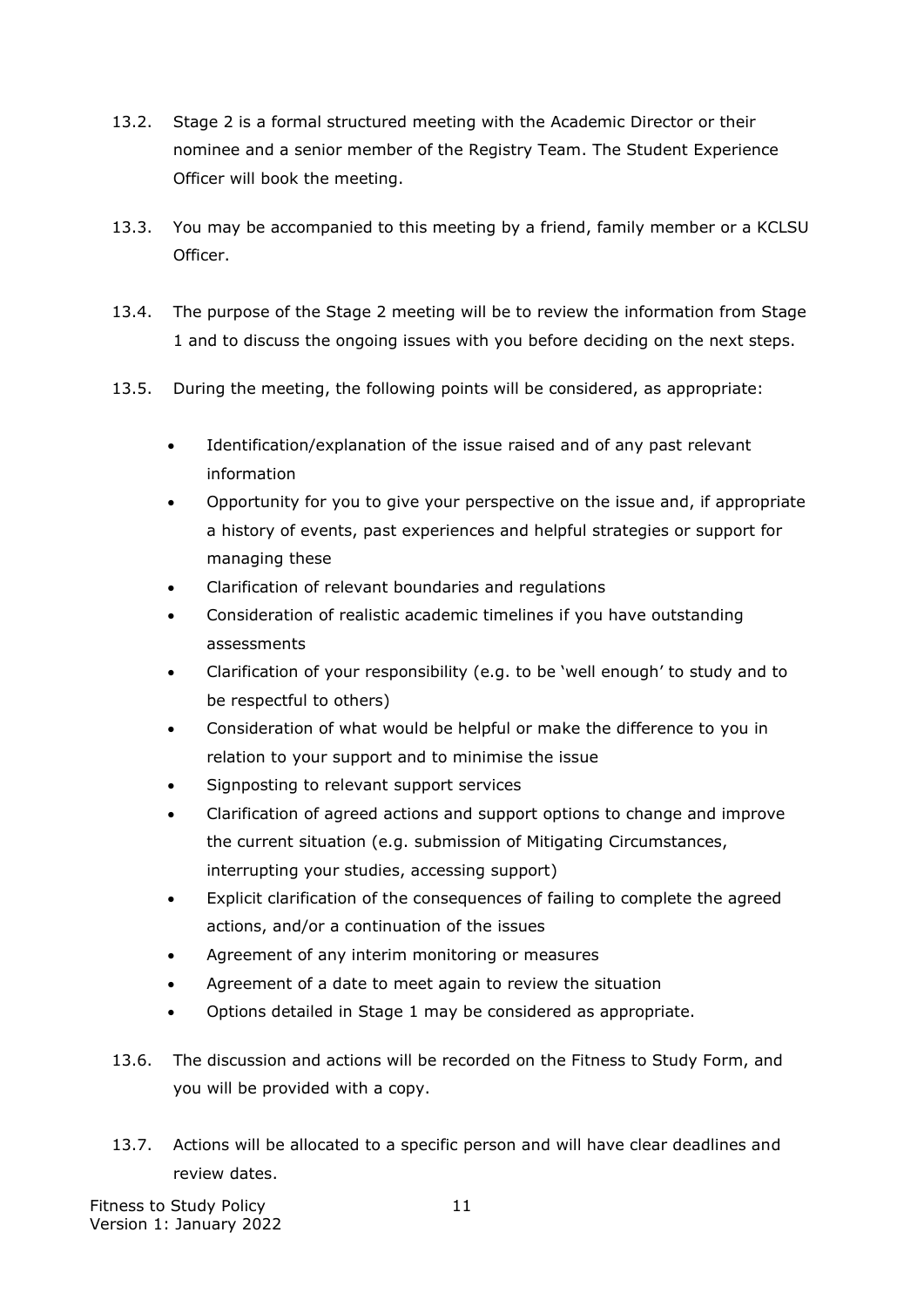- 13.8. Possible outcomes from the Stage 2 meeting are the same as the outcomes at Stage 1, with the addition of the ability for us to recommend that you interrupt your studies, please see [section 15](#page-12-0) for further information.
- 13.9. We can escalate cases to Stage 3 or close the case once the actions have been completed.

#### <span id="page-11-0"></span>**14. STAGE 3: SPECIALIST SUPPORT MEETING**

- 14.1. A Stage 3 meeting will be convened where there is or remains a significant concern about your health and wellbeing and your ability to study and cope at TEDI-London.
- 14.2. Stage 3 meetings are used to discuss further options for support and possible courses of action available, including mandatory interruption or, in very limited circumstances, withdrawal. We will agree whether you are fit or unfit to study.
- 14.3. The Stage 3 meeting is with the Deputy Dean, the Registrar, and one other person who has not previously been involved in your case.
- 14.4. You may be accompanied to this meeting by a friend, family member or a KCLSU Officer. They should not speak in the meeting unless directed by you.
- 14.5. During the meeting, the following points will be considered, as appropriate:
	- Summary of the situation, the concerns being raised, and past relevant information
	- Opportunity for you to give your perspective of current issues and if appropriate history of events, past experiences and helpful strategies or support for managing these
	- Clarification of relevant boundaries and regulations
	- Clarification of your personal responsibility (e.g. to be 'well enough' to study and to be respectful to others)
	- Identification of any further information which may be required
	- Clarification of the options available to you at this stage which could include options such as continuing at TEDI-London with clear deadlines/agreements in place, a period of interruption, or a recommendation that you withdraw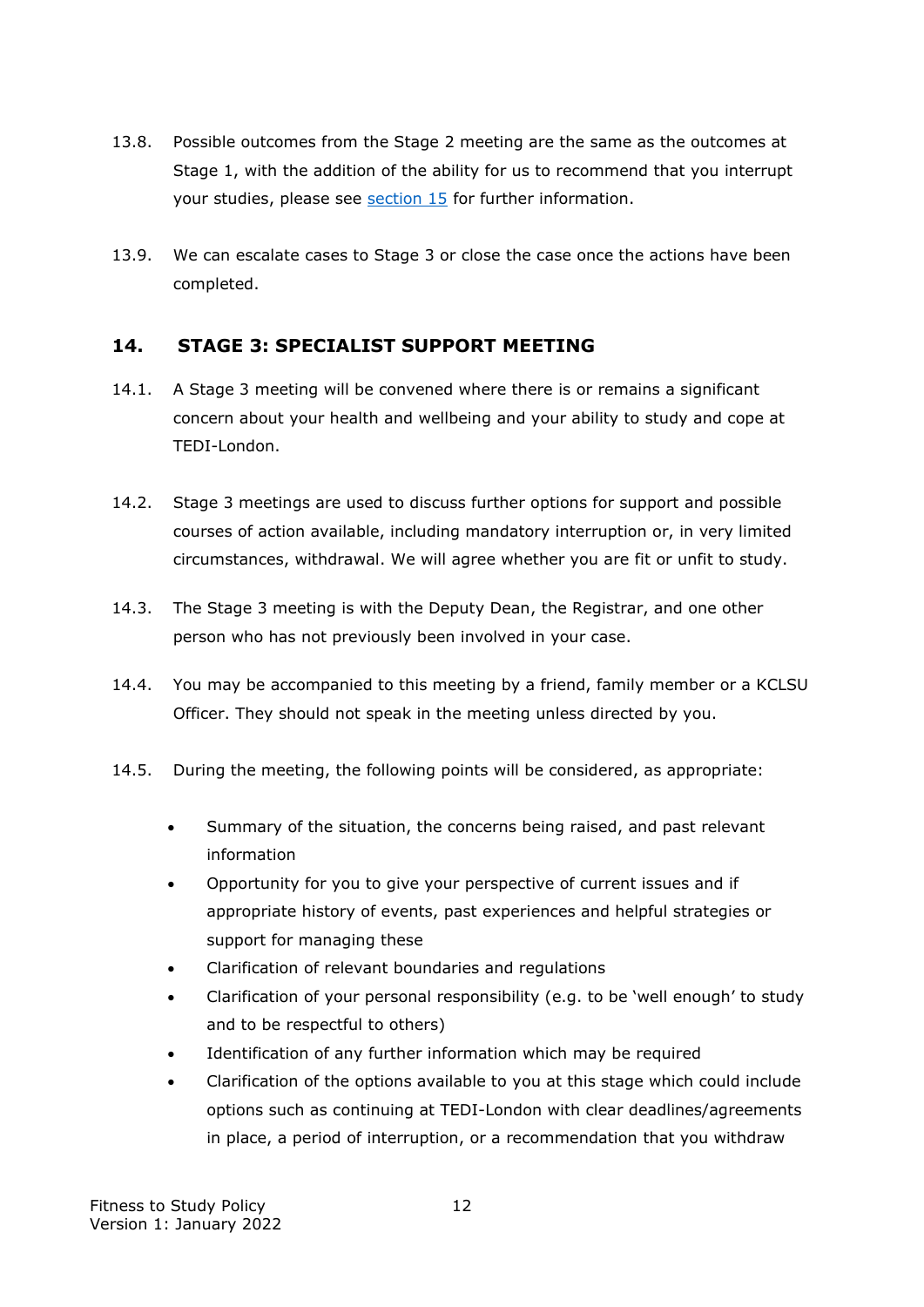- Consideration of what would be helpful or make a difference to you in relation to the options available
- Signposting to any relevant support services
- Clarification of agreed options/actions and support options that you are encouraged to access
- Explicit clarification of the consequences of failing to complete the agreed actions, and/or in the case of a continuation of the issues
- Agreement of any interim monitoring or measures
- Agreement of a date to meet again to review the situation, if appropriate
- In cases where interruption is the outcome, the meeting will consider and make explicit what is required to happen before you are permitted to return to study.
- 14.6. Possible outcomes from Stage 3 are those listed in section 15: Possible Outcomes [if you are not Fit to Study.](#page-12-0)
- 14.7. The discussion and actions will be recorded on the Fitness to Study Form, and you will be provided with a copy.
- 14.8. Actions will be allocated to a specific person and will have clear deadlines and review dates.

## <span id="page-12-0"></span>**15. POSSIBLE OUTCOMES IF YOU ARE NOT FIT TO STUDY**

- 15.1. **Voluntary Interruption:** an agreement between us and you that you interrupt your studies for a defined period, as defined in the Withdrawal and Interruption Policy.
- 15.2. **Mandatory Interruption due to Incapacity:** In exceptional circumstances if you have been deemed incapacitated or not capable of giving informed consent, for example, due to your mental health under the Mental Health Act, we will interrupt your studies until such time as you are deemed to have capacity by an independent medical professional. Once you let us know you are ready to engage with us, we will discuss your return to the programme.
- 15.3. **Suspension:** under our Student Discipline Policy, we can suspend you for a period where we believe you represent a serious risk to yourself or members of the TEDI-London community. For further details please see the Student Discipline Policy.

Fitness to Study Policy **13** Version 1: January 2022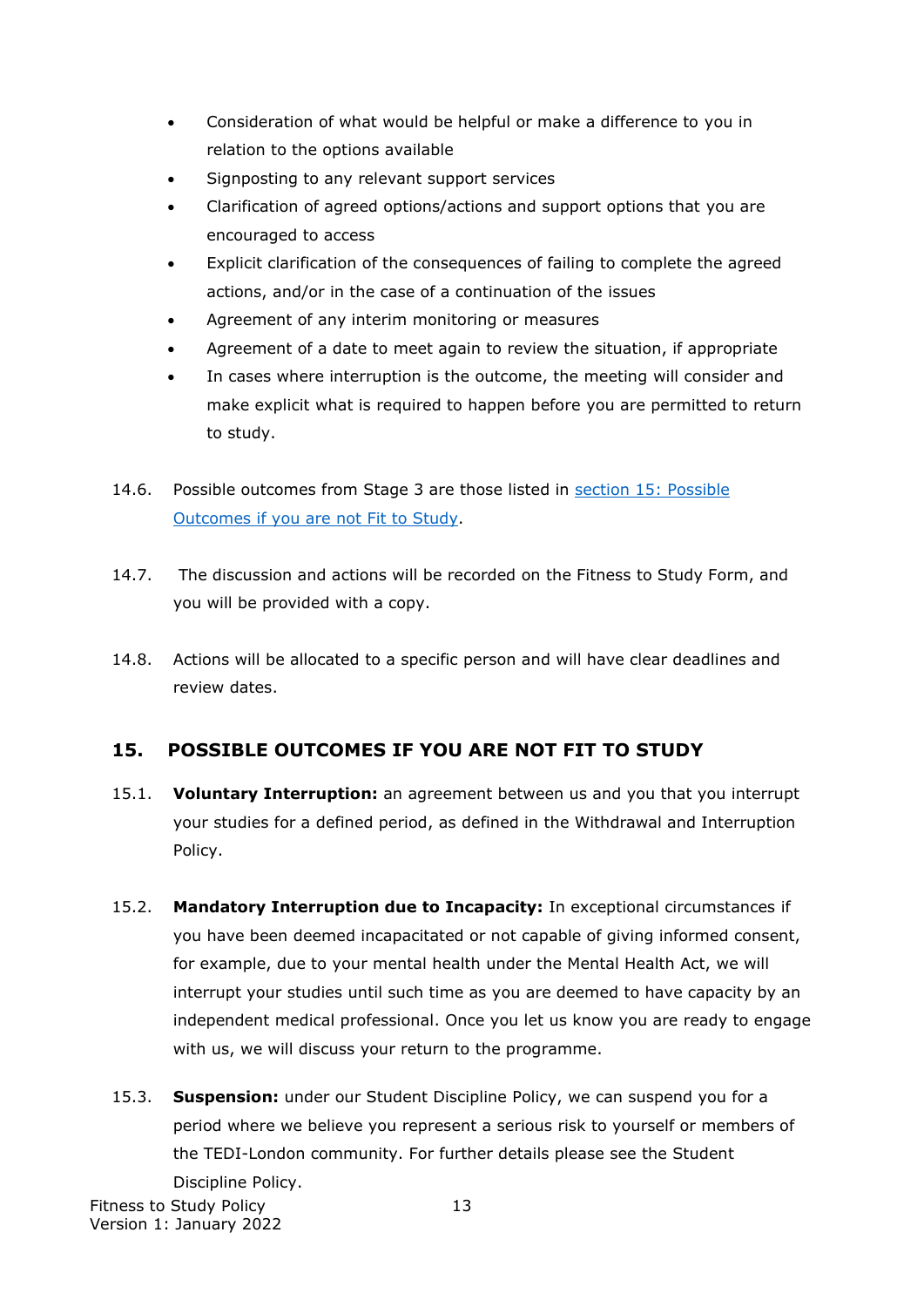- 15.4. **Voluntary Withdrawal:** you may choose to withdraw from your studies. We strongly recommend that you discuss this with us. Please refer to our Withdrawal and Interruption Policy for further information.
- 15.5. **Withdrawal by TEDI-London:** in extreme and very limited circumstances, we may withdraw you if we consider this to be in your best interests. In the case of withdrawal, all other options must have been exhausted, including interruption (whether mandatory or voluntary), unless an independent medical professional recommends that you should be withdrawn in your best interests. We will offer support during this transitionary period, such as, support with alternative accommodation or advice on immigration or finances.
- 15.6. The Fitness to Study process is intended to be supportive and outcomes of the process will be decided in conjunction with you where this is feasible.
- 15.7. Your safety and welfare, and those of the TEDI-London community are our primary concern and so we may need to make decisions which you do not support if we believe these to be in your or the TEDI-London community's interest.

# <span id="page-13-0"></span>**16. NON-ENGAGEMENT WITH THE FITNESS TO STUDY POLICY AND PROCEDURE**

- 16.1. If you are unwilling to engage with the Fitness to Study Policy, we may decide to continue the process in your absence.
- 16.2. We will make every effort to contact you and may invoke the Student Emergency Contact Policy where this is necessary.

#### <span id="page-13-1"></span>**17. SUPPORT WHILST ON INTERRUPTION AND RETURN TO STUDY**

- 17.1. During a period of interruption, you can contact the Student Hub to access support services, including disability support, counselling, and mental health support.
- 17.2. You will normally not have access to your TEDI-London email address or Teams whilst you are interrupted.

Fitness to Study Policy **14** Version 1: January 2022